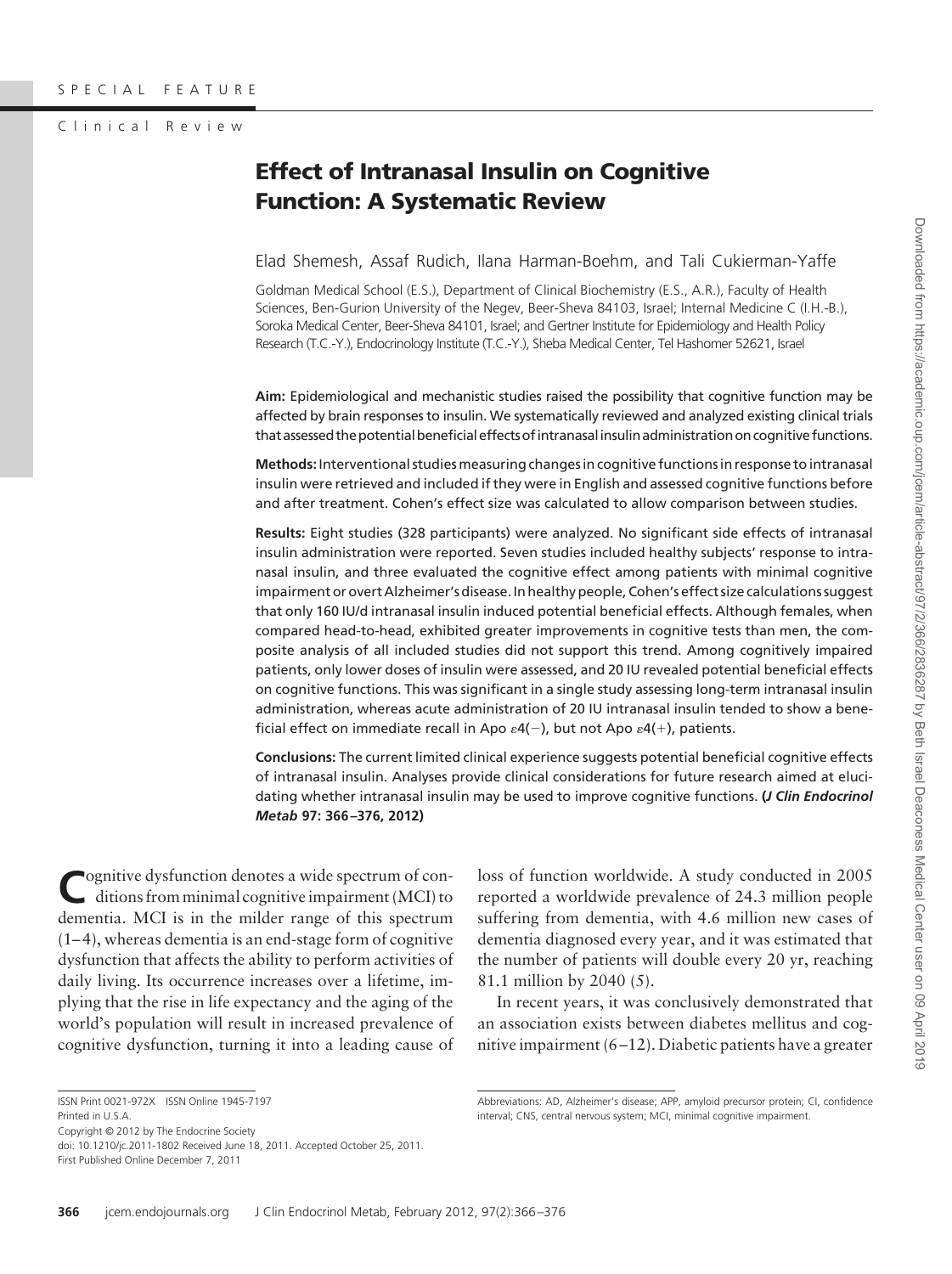rate of decline in cognitive function, and exhibit approximately a 1.5-fold greater risk of accelerated cognitive decline and a 1.6-fold greater risk for the development of future dementia (13). The diabetes pandemic may therefore also contribute to the increasing prevalence of MCI and overt dementia. Parallel to these epidemiological data, accumulating mechanistic evidence emerged suggesting that the brain is a previously unrecognized target of insulin, the hormone deficient in type 1 diabetes and whose secretion and/or actions are impaired in type 2 diabetes. Insulin participates in neuronal maintenance, neurogenesis (14), and in the central regulation of energy balance (15) and food intake. Complementarily, persons with Alzheimer's disease (AD) were reported by some (16), although not all (17), studies to have lower cerebrospinal fluid levels of insulin compared with healthy people, even if they were nondiabetic. Moreover, the expression of insulin receptors throughout the brain is reduced in this disease (18, 19).

Intranasal delivery of insulin has emerged as a potentially effective means of introducing this hormone to the brain (much like MSH/ACTH and vasopressin) without a significant rise in its circulating levels (20). Cerebrospinal fluid levels of insulin peaked 30 min after administration and remained above levels measured in placebo-treated volunteers 80 min after administration (21). This mode of delivery has several advantages. Intranasal delivery is a noninvasive means of bypassing the blood-brain barrier. Drugs that normally do not cross the blood-brain barrier can be delivered in this manner to the central nervous system (CNS) within minutes. Moreover, this route of delivery can assist in minimizing the systemic effects of the drug, which in the case of insulin are obviously very significant (21). Intriguingly, one of the first reports on effects of intranasal insulin administration demonstrated a measurable effect on auditory evoked potential patterns during task performance in healthy volunteers (22). The exact route by which therapeutics, like intranasal insulin, reach the CNS remains controversial, but some pathways have been suggested, such as the olfactory pathway. Olfactory sensory neuron cell bodies are located in the distal epithelium of the nasal cavity, thus exposing their dendrites directly to the external environment. The axons travel through the perforated cribriform plate, reaching the synaptic glomeruli in the olfactory bulb (23, 24). An additional theory emphasizes the trigeminal route that uses the trigeminal nerve, which innervates the nasal cavity (like the olfactory nerve) and provides a direct route into the CNS (25, 26).

Several studies have addressed the clinical utility of intranasal insulin in improving cognitive function. These

studies used an array of cognitive tests in different populations, making a valid comparison between results difficult. In the present study, our objective was to analyze existing reports of clinical studies that assessed the use of intranasal insulin for improving cognitive functions. Using systematic review paradigms, we assessed whether current literature provides sufficient support for beneficial effects of intranasal insulin administration on cognitive function and/or whether current experience can help guide future research in this area.

### **Materials and Methods**

#### **Search strategy and study inclusion criteria**

Reports of studies assessing the influence of intranasal insulin on cognitive function were retrieved by systematically searching medical databases, discussion with experts, and examination of bibliographies of relevant review articles. Searches were conducted using Medline, EMBASE, the Cochrane library, and web-based clinical trial registries (www. clinicaltrials.gov) by one of the authors (E.S.) with the aid of a librarian. In Medline and EMBASE, the searches combined intranasal insulin, cognition or memory AND/OR central nervous system. Results of our search were confirmed in an additional independent database (Google Scholar). The titles and abstracts were then screened to identify articles meeting the inclusion criteria. Finally, full texts of these articles were obtained and reviewed. Studies were included in this review if they: 1) were human studies; 2) were written in English; 3) used intranasal insulin as the intervention; and 4) assessed cognitive functions before and after treatment, allowing extrapolation of the change in cognitive function.

#### **Validity assessment**

Validity was assessed by one of the authors according to the following criteria: 1) study design (parallel or crossover); 2) blinding of intervention providers and participants; and 3) degree of loss to follow-up.

#### **Data abstractions**

Prespecified data were extracted. Items extracted included: 1) population characteristics; 2) intervention (dose of insulin given); 3) duration of intervention (acute or long-term); and 4) cognitive assessment tools used (types, and whether immediate or delayed recall test was used). For each arm of the study, the number of participants and cognitive test scores (mean and SD) with and without intranasal insulin were collected.

#### **Statistical analysis**

For all studies, Cohen's effect size (27, 28) was calculated by dividing the difference of means by the calculated pooled SD. This measure allows comparing studies using different methodologies. A positive effect size denotes a beneficial effect of the intervention, whereas a negative value denotes the opposite. Generally, the larger the effect size, the greater is the impact of the intervention. A value of at least 0.8 is considered to be a large (positive) effect, 0.5 is medium, and 0.2 is small (27). The 95%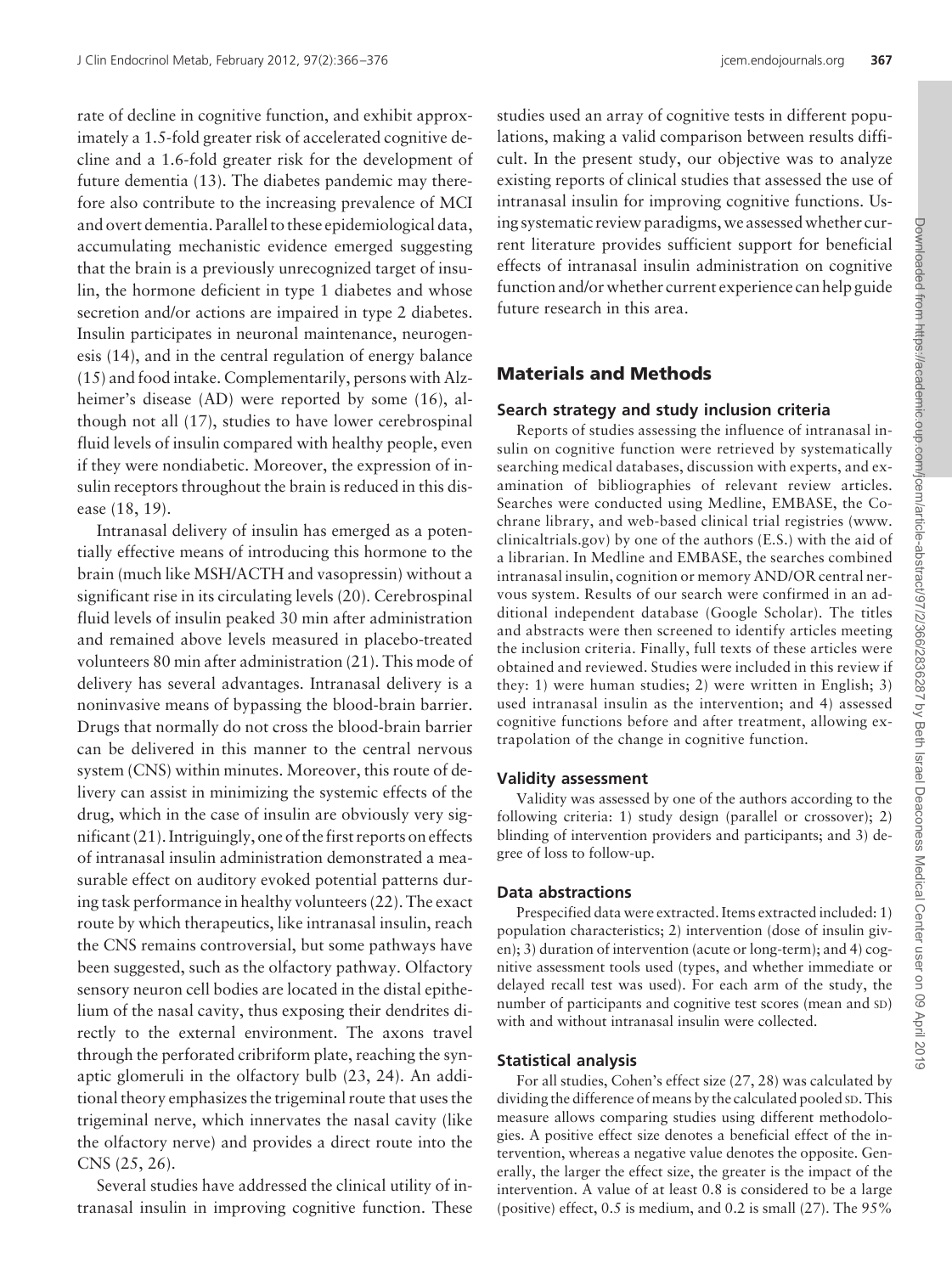confidence intervals (CI) for effect size were calculated by using Hedges and Olkin's formula:

$$
\sigma[d] = \sqrt{\frac{N1 + N2}{N1 \times N2} + \frac{d^2}{2(N1 + N2)}}
$$

When numerical data were not obtainable from the publication, we contacted the corresponding authors and obtained such data for the most accurate calculations.Where this was not fully available to us, means and SD values were extracted from the figures (29, 30). All data from studies included in this systematic review were considered and presented. Insulin doses investigated in a single study (10 and 60 IU) were mentioned only in the legends, as were results of acute insulin administration in studies that also assessed longterm administration. In all cases, results of both acute and delayed recall are presented.

### **Results**

#### **Literature search outcome and validity assessment**

The initial search yielded 43 items. Eight met the inclusion criteria and were fully reviewed and analyzed. Excluded items were typically reviews, papers describing hypotheses, and studies in animal and cellular model systems. Table 1 summarizes the validity assessment of the eight studies included in this systematic review. As can be noted, three of the studies were double-blinded, with only one study (30) describing the randomization procedure. The four remaining studies were based on a crossover study design. Only minimal loss to follow-up was reported in all studies, ranging from 0 to 1.63% (Table 1). Among the randomized studies, three studies (31–33) included an 8-wk intervention period, whereas another used a 3-wk intervention (30). Three crossover studies evaluated the effect of a single dose (insulin *vs.* placebo) treatment.

### **Measures of cognitive function**

Cognitive function was assessed using a variety of tests measuring a range of cognitive domains, with the

**TABLE 1.** Validity assessment of eight trials assessing intranasal insulin for cognitive function included in the present systematic review

| First author,<br>year (Ref.) | Design of<br>study | <b>Blinding</b><br>indicated? | Percentage<br>loss to<br>follow-up |
|------------------------------|--------------------|-------------------------------|------------------------------------|
| Benedict, 2008 (40)          | Crossover          | No                            | $\left( \right)$                   |
| Hallschmid, 2008 (32)        | Randomized         | $Yes^a$                       |                                    |
| Benedict, 2004 (31)          | Randomized         | $Yes^a$                       | Ω                                  |
| Reger, 2006 (34)             | Crossover          | No.                           | Ω                                  |
| Reger, 2008 (30)             | Randomized         | Yes <sup>a</sup>              | 1.63%                              |
| Reger, 2008 (29)             | Crossover          | No                            | $\left( \right)$                   |
| Krug, 2010 (41)              | Crossover          | $Yes^a$                       | Ω                                  |
| Benedict, 2007 (33)          | Randomized         | Yes <sup>a</sup>              |                                    |

*<sup>a</sup>* Double-blind study design.

most common tests used being the word list recall (five studies), story recall, digit span, and object location (two studies each). Briefly, Word List Memory is part of a larger battery (by the Consortium to Establish a Registry for Alzheimer Disease), which as a whole possesses good reliability (a test retest coefficient of 0.62 after 1 month). Its aim is to test the ability to remember newly learned information in the short term. Three trials of a 10-item word list are presented. Immediately after each trial, the subject is asked to recall as many items as possible (immediate recall) or is asked after a defined time-lapse to repeat as many words from the list as possible (delayed recall). Of note, the battery has been shown to discriminate between cognitively intact individuals and those with dementia, but it exhibits a diminished ability to discriminate between those with mild cognitive impairment and cognitively intact individuals (35–37). The Digit Span Forward & Backwards (DSFB) assesses memory and concentration. The participant is read a sequence of numbers starting from three digits up to nine digits. The participant is then required to repeat the digits first in the sequence they were read and then in reverse order (38). The reported average reliability coefficient in people 45–55 yr of age was 0.66 (39). The DSFB is considered a poor measure of intelligence with poor correlations to other tests of general intelligence. However, it has good discriminative value in the lower level; *i.e.* most cognitively intact adults will be able to retain five digits forward and three backward. A marked fall in the score on the DSFB is often a first sign of cognitive impairment (39). Recall of a story assesses memory, learning, and recall of complex unfamiliar information. The examiner reads two paragraphs, stopping after each reading for the participant to give his/her immediate free recall. Each paragraph contains a number of "ideas" that the participant is supposed to recall (38). The test has an immediate recall component and a delayed one. The mirror tracing task requires the subject to trace a nongeometrical figure that is reflected in a mirror. The score on the test is an average of speed and accuracy of test performance (40). Object location task is a spatial learning task that relies on temporal lobe structures, including the hippocampus. The task is a computerized version of the game "concentration." It consists of 15 card pairs showing pictures of animals and objects. The subject has to memorize the respective location during two runs of presentation and to recall them  $(40-42)$ .

#### **Cognitive effects of intranasal insulin treatment**

Table 2 summarizes outcomes reported in the eight studies that were included in this systematic review. Seven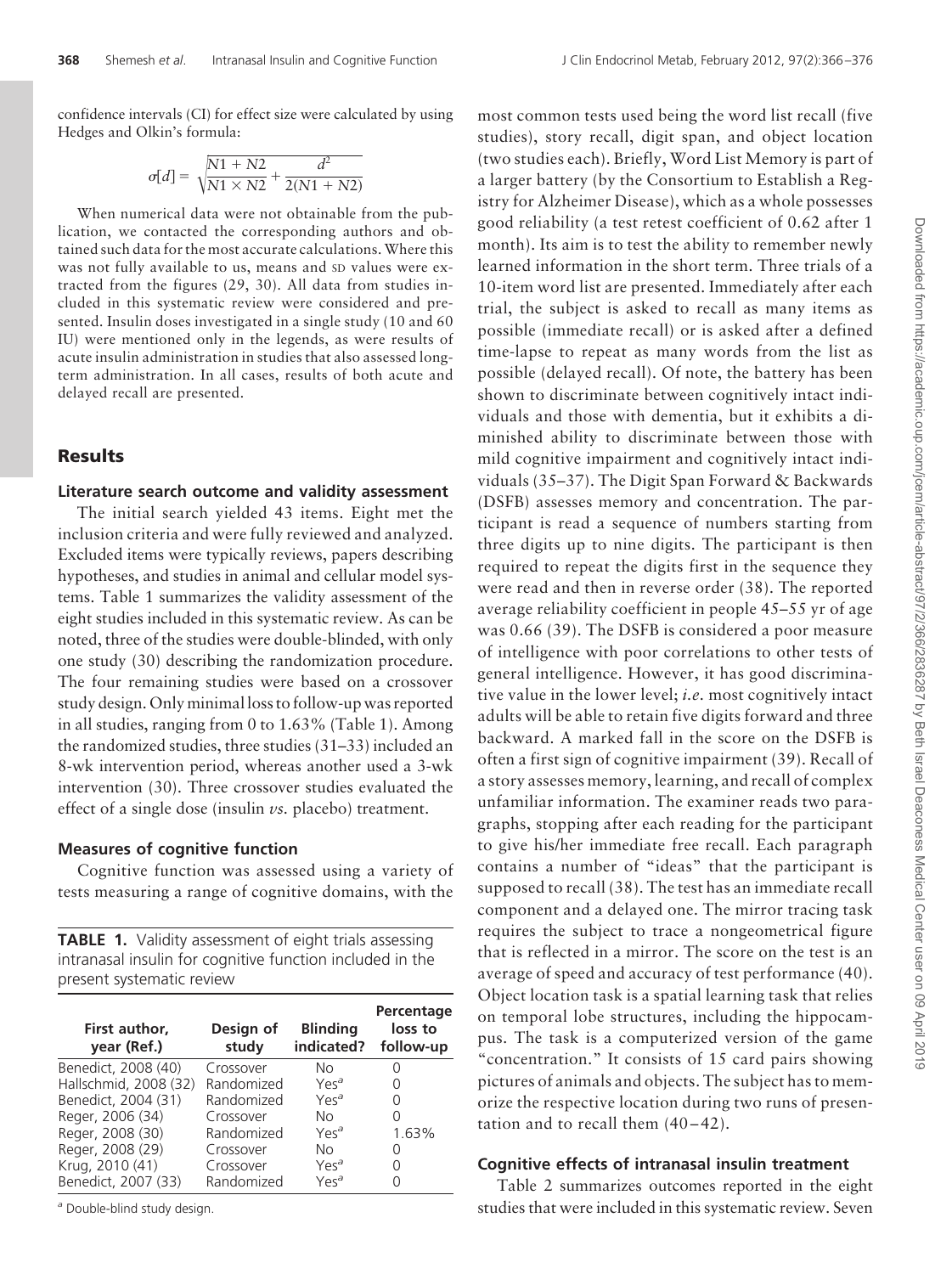# **TABLE 2.** Summary of intranasal insulin intervention studies

| First<br>author,<br>year<br>(Ref.) | Population<br>characteristics | Intervention                                               | Cognitive<br>assessment tool               | $\mathsf n$                                                                                                    | Mean $\pm$ sp                                               | SE                               | P value for<br>comparison | Cohen's<br>effect size   |
|------------------------------------|-------------------------------|------------------------------------------------------------|--------------------------------------------|----------------------------------------------------------------------------------------------------------------|-------------------------------------------------------------|----------------------------------|---------------------------|--------------------------|
| Benedict,                          | Healthy, normal               | Intranasal insulin                                         | Digit span                                 | Females, treated $= 18$                                                                                        | $20.00 \pm 4.71$                                            | 1.11                             | P < 0.05                  | 0.26                     |
| 2008                               | weight, with no               | 160 IU vs.                                                 | (immediate recall)                         | Females, placebo = $18$                                                                                        | $18.64 \pm 5.43$                                            | 1.28                             |                           |                          |
| (40)                               | medications <sup>a</sup>      | placebo<br>(acute)                                         |                                            | Males, treated $= 14$<br>Males, placebo = $14$                                                                 | $15.70 \pm 4.37$<br>$17.20 \pm 5.01$                        | 1.17<br>1.34                     | P > 0.2                   | $-0.31$                  |
|                                    |                               |                                                            | Object location<br>(immediate recall)      | Females, treated $= 18$<br>Females, placebo = $18$                                                             | $51.90 \pm 24.18$                                           | 5.7<br>2.9                       | P < 0.01                  | 0.67                     |
|                                    |                               |                                                            |                                            | Males, treated $= 14$<br>Males, placebo = $14$                                                                 | $39.00 \pm 12.30$<br>$44.60 \pm 22.07$<br>$52.30 \pm 11.60$ | 5.9<br>3.1                       | P > 0.17                  | $-0.44$                  |
|                                    |                               |                                                            | Mirror tracing<br>(immediate recall)       | $Treated = 32$<br>$Placebo = 32$                                                                               | $68.81 \pm 12.90$<br>$70.84 \pm 17.08$                      | 2.28<br>3.02                     | P > 0.56                  | $-0.74$                  |
| 2008<br>$(32)^f$                   | Hallschmid, Obese men         | Intranasal insulin<br>160 IU vs.<br>placebo<br>(long-term) | Word list (delayed<br>recall) <sup>g</sup> | Treated $= 15$<br>Placebo $= 15$                                                                               | $2.87 \pm 2.17$<br>$1.13 \pm 1.47$                          | 0.56<br>0.38                     | $P = 0.05$                | 0.94                     |
| Benedict,<br>2004                  | Healthy                       | Intranasal insulin<br>160 IU vs.                           | Word list (immediate<br>recall)            | $Treated = 19$<br>Placebo $= 19$                                                                               | $13.82 \pm 3.70$<br>$13.48 \pm 3.53$                        | 0.85<br>0.81                     | P > 0.05                  | 0.09                     |
| $(31)^{t}$                         |                               | placebo                                                    | Word list (delayed                         | $Treated = 19$                                                                                                 | $6.20 \pm 4.49$                                             | 1.03                             | $P = 0.04$                | 0.74                     |
|                                    |                               | (long-term)                                                | recall)                                    | Placebo $= 19$                                                                                                 | $2.92 \pm 4.36$                                             | $\mathbf{1}$                     |                           |                          |
| Reger,                             | Probable AD or                | Intranasal insulin                                         | Story recall (sum of                       | Healthy, $20$ IU = 35                                                                                          | $39.70 \pm 10.65$                                           | 1.8                              |                           | 0.02                     |
| 2006<br>(34)                       | MCI vs. healthy               | 20 or 40 IU<br>vs. placebo                                 | immediate +<br>delayed recall)             | Healthy, placebo = $35$                                                                                        | $39.90 \pm 10.06$                                           | 1.7                              |                           |                          |
|                                    |                               | (acute)                                                    |                                            | Cognitive impaired, Apo $\epsilon$ 4 (-), 20 IU = 14<br>Cognitive impaired, Apo $\epsilon$ 4 (-), placebo = 14 | $17.80 \pm 10.10$<br>$13.90 \pm 10.10$                      | 2.7<br>2.7                       | P < 0.05                  | 0.39                     |
|                                    |                               |                                                            |                                            | Cognitive impaired, Apo $\epsilon$ 4 (+), 20IU = 12                                                            | $12.80 \pm 10.39$                                           | 3                                |                           | $-0.42$                  |
|                                    |                               |                                                            |                                            | Cognitive impaired, Apo $\epsilon$ 4 (+), placebo = 12                                                         | $16.50 \pm 6.92$                                            | $\overline{2}$                   |                           |                          |
|                                    |                               |                                                            |                                            | Healthy, 40 IU = $35$                                                                                          | $39.20 \pm 11.24$                                           | 1.9                              |                           | $-0.06$                  |
|                                    |                               |                                                            |                                            | Healthy, placebo = $35$                                                                                        | $39.90 \pm 10.05$<br>$17.10 \pm 11.22$                      | 1.7<br>3                         | P < 0.05                  | 0.30                     |
|                                    |                               |                                                            |                                            | Cognitive impaired, Apo $\epsilon$ 4 (-), 40IU = 14<br>Cognitive impaired, Apo $\epsilon$ 4 (-), placebo = 14  | $13.90 \pm 10.10$                                           | 2.7                              |                           |                          |
|                                    |                               |                                                            |                                            | Cognitive impaired, Apo $\epsilon$ 4 (+), 40 IU = 12<br>Cognitive impaired, Apo $\epsilon$ 4 (+), placebo = 12 | $15.00 \pm 11.08$<br>$16.50 \pm 6.92$                       | 3.2<br>$\overline{2}$            |                           | $-0.16$                  |
|                                    |                               |                                                            | Word list (sum of                          | Healthy, $20$ IU = 35                                                                                          | $46.20 \pm 11.24$                                           | 1.9                              |                           | $-0.25$                  |
|                                    |                               |                                                            | immediate +<br>delayed recall)             | Healthy, placebo = $35$                                                                                        | $48.90 \pm 10.64$                                           | 1.8                              |                           |                          |
|                                    |                               |                                                            |                                            | Cognitive impaired, Apo $\epsilon$ 4 (-), 20 IU = 14<br>Cognitive impaired, Apo $\epsilon$ 4 (-), placebo = 14 | $30.20 \pm 10.85$<br>$31.20 \pm 10.47$                      | 2.9<br>2.8                       |                           | $-0.09$                  |
|                                    |                               |                                                            |                                            | Cognitive impaired, Apo $\epsilon$ 4 (+), 20 IU = 12                                                           | $31.10 \pm 10.73$                                           | 3                                |                           | $-0.02$                  |
|                                    |                               |                                                            |                                            | Cognitive impaired, Apo $\epsilon$ 4 (+), placebo = 12                                                         | $31.30 \pm 10.39$                                           | 3.1                              |                           |                          |
|                                    |                               |                                                            |                                            | Healthy, 40 IU = $35$                                                                                          | $49.50 \pm 13.01$                                           | 2.2                              |                           | 0.05                     |
|                                    |                               |                                                            |                                            | Healthy, placebo = $35$                                                                                        | $48.90 \pm 10.64$                                           | 1.8                              |                           |                          |
|                                    |                               |                                                            |                                            | Cognitive impaired, Apo $\epsilon$ 4 (-), 40 IU = 14<br>Cognitive impaired, Apo $\epsilon$ 4 (-), placebo = 14 | $33.30 \pm 12.34$<br>$31.20 \pm 10.47$                      | 3.3<br>2.8                       | $P = 0.03$                | 0.18                     |
|                                    |                               |                                                            |                                            | Cognitive impaired, Apo $\epsilon$ 4 (+), 40 IU = 12                                                           | $27.80 \pm 12.47$                                           | 3.6                              | P < 0.05                  | $-0.30$                  |
|                                    |                               |                                                            |                                            | Cognitive impaired, Apo $\epsilon$ 4 (+), placebo = 12                                                         | $31.30 \pm 10.39$                                           | 3                                |                           |                          |
| Reger,<br>2008                     | AD or MCI                     | Intranasal insulin<br>20 IU vs.                            | Memory saving score<br>(immediate recall/  | $Treated = 13$                                                                                                 | $0.49 \pm 0.18$                                             | 0.05                             | $P = 0.04$                | 1.13 $(0.22)^d$          |
| (30)                               |                               | placebo (long<br>term)                                     | 20-min delayed<br>recall ratio)            | $Placebo = 12$                                                                                                 | $0.30 \pm 0.17$                                             | 0.05                             |                           |                          |
|                                    |                               |                                                            | Voice onset time<br>(immediate recall/     | Treated $= 13$                                                                                                 | $1620.42 \pm 449.93$                                        | 124.79                           | $P = 0.04$                | $0.74^b(0.43)^d$         |
|                                    |                               |                                                            | 20-min delayed<br>recall ratio)            | $Placebo = 12$                                                                                                 | $1325.39 \pm 373.08$                                        | 107.70                           |                           |                          |
| Reger,                             | AD or MCI                     | 10, 20, 40, 60 IU                                          | Story recall                               | Apo $\epsilon$ 4 (-) placebo = 11                                                                              | $32 \pm 9.94^c$                                             | 3                                |                           |                          |
| 2008                               | $(n = 33)$ vs.                | intranasal                                                 | (immediate recall)                         | Apo $\epsilon$ 4 (-) 20 IU = 11                                                                                | $36.5 \pm 9.94^c$                                           | 3                                | $P = 0.03$                | $0.47^e$                 |
| $(29)^{g}$                         | healthy<br>$(n = 59)$         | insulin or<br>placebo                                      |                                            | Apo $\epsilon$ 4 (-) 40 IU = 11                                                                                | 33.5 $\pm$ 9.94 <sup>c</sup>                                | 3                                | $P = 0.02$                | $0.16^e$                 |
|                                    |                               | (acute)                                                    |                                            | Apo $\epsilon$ 4 (+) placebo = 22<br>Apo $\epsilon$ 4 (+) 20 IU = 22                                           | $31.5 \pm 9.38^c$<br>$29 \pm 9.38^c$                        | $\overline{2}$<br>$\overline{2}$ |                           | $-0.27^e$                |
|                                    |                               |                                                            |                                            | Apo $\epsilon$ 4 (+) 40 IU = 22                                                                                | $26 \pm 9.38^c$                                             | $\overline{2}$                   |                           | $-0.6^e$                 |
|                                    |                               |                                                            | Word list learning                         | Apo $\epsilon$ 4 (-) placebo = 11                                                                              | $17 \pm 3.97^c$                                             | 1.2                              |                           |                          |
|                                    |                               |                                                            | (immediate recall)                         | Apo $\epsilon$ 4 (-) 20 IU = 11                                                                                | $19.3 \pm 3.31^c$                                           | 1.1                              |                           | 0.66 <sup>e</sup>        |
|                                    |                               |                                                            |                                            | Apo $\epsilon$ 4 (-) 40 IU = 11                                                                                | $16.4 \pm 3.97^c$<br>$16 \pm 3.75$ <sup>c</sup>             | 1.2<br>0.8                       |                           | $-0.15^e$                |
|                                    |                               |                                                            |                                            | Apo $\epsilon$ 4 (+) placebo = 22<br>Apo $\epsilon$ 4 (+) 20 IU = 22                                           | $16.2 \pm 3.75^c$                                           | 0.8                              |                           | 0.05 <sup>e</sup>        |
|                                    |                               |                                                            |                                            | Apo $\epsilon$ 4 (+) 40 IU = 22                                                                                | $15.4 \pm 3.75^c$                                           | 0.8                              |                           | $-0.16^e$                |
|                                    |                               |                                                            | Story recall (delayed                      | Apo $\epsilon$ 4 (-) placebo = 11                                                                              | $33 \pm 9.95^c$                                             | 3                                |                           |                          |
|                                    |                               |                                                            | recall)                                    | Apo $\epsilon$ 4 (-) 20 IU = 11                                                                                | $33 \pm 13.26^c$                                            | 4                                |                           | $0^e$                    |
|                                    |                               |                                                            |                                            | Apo $\epsilon$ 4 (-) 40 IU = 11                                                                                | $28.33 \pm 13.26^c$<br>$27.5 \pm 14.07^c$                   | 4<br>3                           |                           | $-0.41^e$                |
|                                    |                               |                                                            |                                            | Apo $\epsilon$ 4 (+) placebo = 22<br>Apo $\epsilon$ 4 (+) 20 IU = 22                                           | $23 \pm 14.07^c$                                            | 3                                |                           | $-0.32^{e}$              |
|                                    |                               |                                                            |                                            | Apo $\epsilon$ 4 (+) 40 IU = 22                                                                                | $22 \pm 11.72^c$                                            | 2.5                              |                           | $-0.43^e$<br>(Continued) |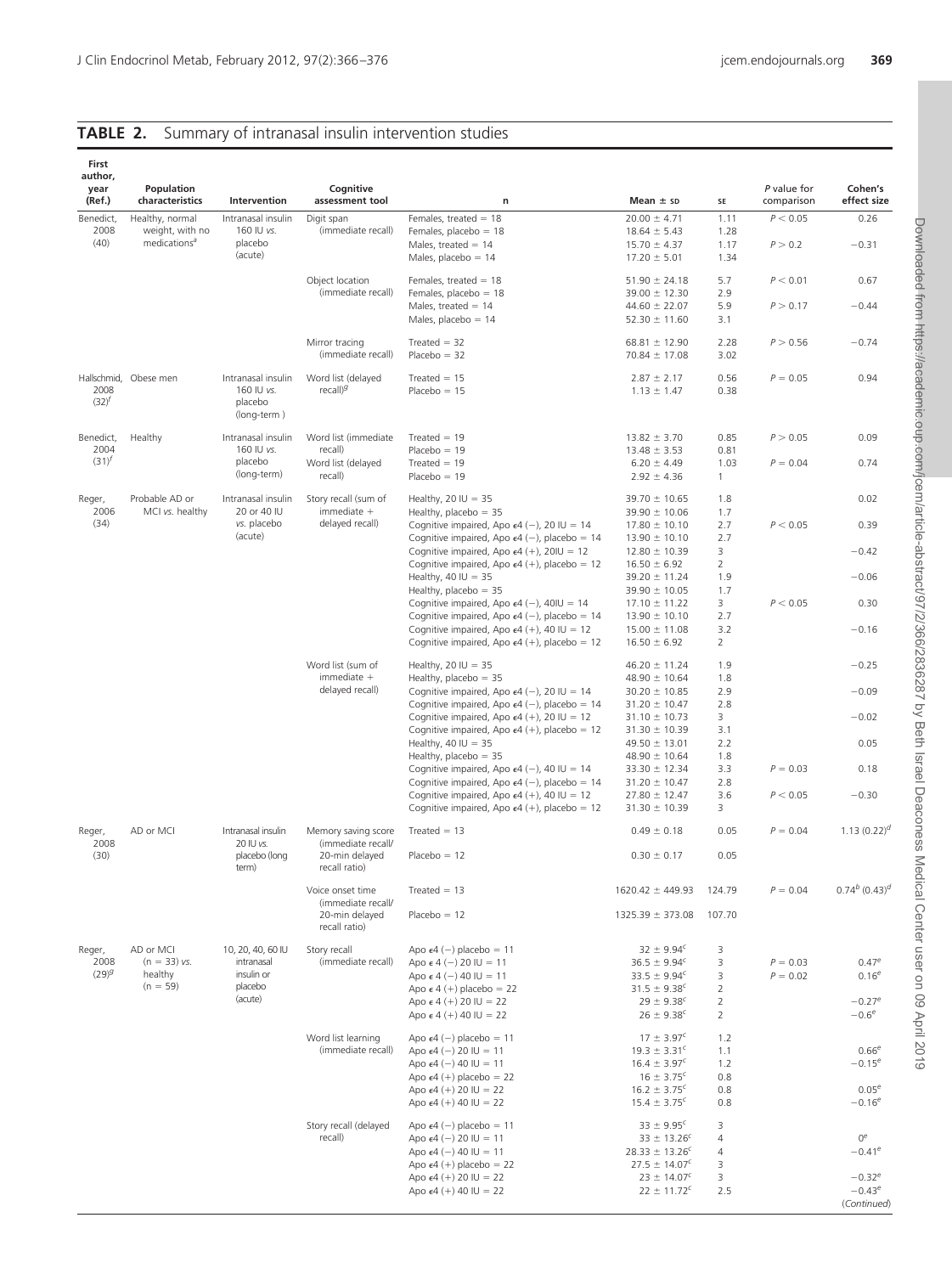### **TABLE 2.** Continued

| First<br>author,<br>year<br>(Ref.)                          | Population<br>characteristics | Intervention                                               | Cognitive<br>assessment tool                     | n                                 | Mean $\pm$ sp       | SE       | P value for<br>comparison                            | Cohen's<br>effect size                             |
|-------------------------------------------------------------|-------------------------------|------------------------------------------------------------|--------------------------------------------------|-----------------------------------|---------------------|----------|------------------------------------------------------|----------------------------------------------------|
|                                                             |                               |                                                            | Word list learning                               | Apo $\epsilon$ 4 (-) placebo = 11 | $4 \pm 2.5^{\circ}$ | 0.75     |                                                      |                                                    |
|                                                             |                               |                                                            | (delayed recall)                                 | Apo $\epsilon$ 4 (-) 20 IU = 11   | $4.93 \pm 2.5^c$    | 0.75     | P < 0.05                                             | $0.39^{e}$                                         |
|                                                             |                               |                                                            |                                                  | Apo $\epsilon$ 4 (-) 40 IU = 11   | $3.75 \pm 2.5^c$    | 0.75     |                                                      | $-0.1^e$                                           |
|                                                             |                               |                                                            |                                                  | Apo $\epsilon$ 4 (+) placebo = 22 | $3.47 \pm 2.34^c$   | 0.5      |                                                      |                                                    |
|                                                             |                               |                                                            |                                                  | Apo $\epsilon$ 4 (+) 20 IU = 22   | $3 \pm 2.34^c$      | 0.5      |                                                      | $-0.2^e$                                           |
|                                                             |                               |                                                            |                                                  | Apo $\epsilon$ 4 (+) 40 IU = 22   | $3.5 \pm 2.34^c$    | 0.5      |                                                      | 0.01 <sup>e</sup>                                  |
| Healthy<br>Krug,<br>2010<br>postmenopausal<br>(41)<br>women | Intranasal insulin            | Digit span                                                 | Treated $= 14$                                   | $15.78 \pm 1.07$                  | 0.28                | P < 0.03 | 1.73                                                 |                                                    |
|                                                             |                               | 160 IU<br>(acute)                                          | <i>(immediate)</i><br>recall)                    | Placebo $= 14$                    | $14.07 \pm 0.97$    | 0.25     |                                                      |                                                    |
|                                                             |                               |                                                            | Object location<br><i>(immediate)</i><br>recall) | Treated $= 14$                    | $40.85 \pm 4.96$    | 1.32     | P > 0.34                                             | 1.24                                               |
|                                                             |                               |                                                            |                                                  | Placebo $= 14$                    | $35.28 \pm 4.29$    | 1.14     |                                                      |                                                    |
| Benedict,<br>2007<br>$(33)^f$                               | Healthy men                   | Intranasal ASP-I<br>vs. RH-I vs.<br>placebo (long<br>term) | Word list<br>(immediate<br>recall)               | $RH-I = 12$                       | $13.3 \pm 5.19$     | 1.5      | $P > 0.05$ (vs.<br>placebo)                          | $0.02$ (vs.<br>placebo)                            |
|                                                             |                               |                                                            |                                                  | $ASP-I = 12$                      | $13.4 \pm 4.84$     | 1.4      | $P > 0.05$ (vs.<br>placebo)<br>$P > 0.05$ (vs. RH-I) | $0.04$ (vs.<br>placebo)<br>$0.02$ (vs.<br>$RH-I$ ) |
|                                                             |                               |                                                            |                                                  | Placebo $= 12$                    | $13.2 \pm 5.88$     | 1.7      |                                                      |                                                    |
|                                                             |                               |                                                            | Word list (delayed<br>recall)                    | $RH-I = 12$                       | $5.85 \pm 5.33$     | 1.54     | $P < 0.05$ (vs.<br>placebo)                          | $0.85$ (vs.<br>placebo)                            |
|                                                             |                               |                                                            |                                                  | $ASP-I = 12$                      | $7.91 \pm 3.11$     | 0.9      | $P < 0.01$ (vs.<br>placebo)<br>$P < 0.05$ (vs. RH-I) | $2$ ( $vs.$<br>placebo)<br>$0.49$ (vs.<br>$RH-I)$  |
|                                                             |                               |                                                            |                                                  | Placebo $= 12$                    | $2.41 \pm 2.59$     | 0.75     |                                                      |                                                    |

ASP-I, aspart insulin; RH-I, regular human insulin.

*<sup>a</sup>* Except for oral contraceptives, which all females took.

*<sup>b</sup>* Cohen's effect size is given here in absolute value because lower voice onset time indicates improvement (insulin *vs.* placebo).

*<sup>c</sup>* Means, SD and SE were calculated according to relevant figure because they were not included in original article.

*<sup>d</sup>* Effect size in original article, referring to the improvement seen in insulin treatment group, between d 0 and 21.

*<sup>e</sup>* Calculated Cohen's effect for specific dose of intranasal insulin *vs.* placebo.

*<sup>f</sup>* The study also assesses the effects of acute administration on immediate and/or delayed recall.

*<sup>g</sup>* The study also assesses the effect of 10 and 60 U insulin.

studies evaluated the cognitive effect of intranasal insulin administration in healthy individuals (31–34, 40, 41), and three studies evaluated the cognitive effect in AD or MCI (29, 30, 34). Collectively, 328 individuals were cognitively assessed. Table 2 lists the population characteristics of each trial, the dose and duration (acute or long-term) of the intervention, cognitive assessment tool group sizes, means, SD value, SE value, *P* value, and the calculated Cohen's effect size.

# **The effect of intranasal insulin on cognitive functions in healthy (noncognitively impaired) subjects**

Four of the seven studies assessing healthy persons demonstrated improved cognitive functions when treated with intranasal insulin. This effect was observed with high doses of intranasal insulin (160 IU), but not with lower doses (60 IU or less), suggesting a possible dose effect (Fig. 1). Beneficial effects of intranasal insulin on some of the cognitive function tests were reported with 160 IU insulin in studies assessing both long-term (Fig. 1A) and acute insulin administration (one of two studies; Fig. 1B). Obese subjects did not seem to be resistant to the cognitive effect of this dose of intranasal insulin (effect size of 0.94 in obese men *vs.* 0.74 in healthy individuals; Fig. 1A), although a resistance to the weight-regulatory effect of intranasal insulin was reported (32). Interestingly, although a study that compared head-to-head the effect of acute intranasal insulin on cognitive functions in males *vs.* females concluded that only females benefited from such effects (40), other studies that used long-term intervention seemed to show similar beneficial effects in both sexes (Fig. 2).

# **Effect of intranasal insulin on cognitive functions in the cognitively impaired**

Cohen's effect size calculations suggest a clear beneficial effect of 20 IU of intranasal insulin on cognitive functions in cognitively impaired (MCI or AD) patients in one study (30), only a trend in a second study (29), and no clear effect in a third report (34). Importantly, the clear positive effect was observed with long-term 20 IU insulin and when the voice onset time and memory saving score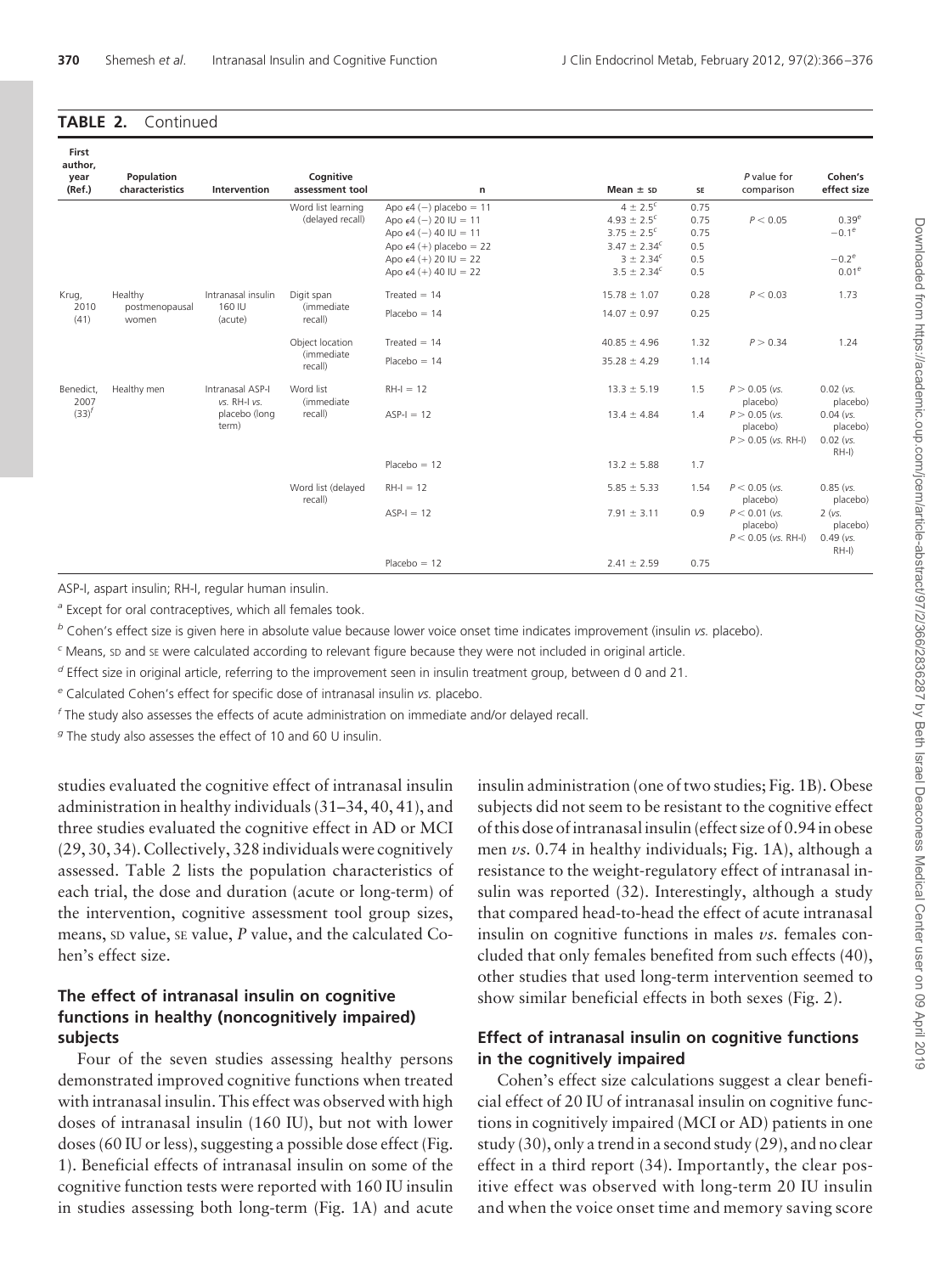

**FIG. 1.** Effect of intranasal insulin in healthy persons. Cohen's effect size and 95% CI were calculated, as detailed in *Materials and Methods*, for studies included in the systematic review, which assessed healthy persons, and long-term intranasal insulin administration (A) or acute insulin administration (B). Insulin doses used are indicated (IU/d), as well as whether cognitive functions were immediate recall (i), delayed recall (d), or sum of immediate + delayed (s). Symbol sizes are proportional for the relative group size. Studies depicted in the figure and their symbols are: Benedict *et al.* (33), *black circles*; Benedict *et al.* (31), *white triangle*; Hallshmid *et al.* (32) (study is in obese males), *white diamonds*; Krug *et al.* (41), *inverted black triangle*; Benedict *et al.* (40), *white circles*; Reger *et al.* (34), *white rectangles*; and Reger *et al.* (29), *black diamond*: Information on healthy controls from this paper is reported as "data not shown" and includes 10 – 60 IU insulin.

were used as the cognitive tests (Fig. 3A). The other studies with nonsignificant results (per the 95% CI calculations of the Cohen's effect size) relied on verbal memory after acute intranasal insulin administration. Notably, two studies stratified the cohort based on Apo  $\varepsilon$  genotyping and found that only Apo  $\varepsilon$ 4-negative patients might benefit from intranasal insulin, whereas the Apo  $\varepsilon$ 4-positive genotype may even exhibit deterioration in cognitive function tests (29, 34). These propositions could be supported only to a limited degree by effect size analyses (Fig. 3, B and C, respectively), with a medium-strength trend (Cohen effect size of 0.66) observed in Apo  $\varepsilon$ 4-negative patients after acute administration of 20 IU intranasal insulin and assessing immediate recall (Table 2 and Fig. 3B).

# **Discussion**

This systematic review summarizes the current literature addressing intervention studies aimed at elucidating the

effect of intranasal insulin on cognitive functions. Whereas current literature clearly is insufficient to support clinical recommendations, this analysis can offer certain insights and directions for future research, highlighting potential subgroups, doses, and cognitive function tests that perhaps can more likely detect beneficial effects of this putative novel intervention (Table 3). The surprisingly low rate of reported adverse effects of this intervention, even in high doses, and its potential benefits are major incentives to continue efforts in this direction. Indeed, 15 clinical trials are currently listed in the NIH registry (www.clinicaltrials.gov) assessing the potential benefits of intranasal insulin, three of which include cognitive function tests as an outcome.

#### **Strengths and limitations**

Several major limitations of our analysis warrant consideration. The most important bias in a systematic review is the publication bias. To avoid such bias, an extensive search and double checking of the results were conducted,



**FIG. 2.** Effect size of intranasal insulin treatment on scores of cognitive function tests in males (A) and females (B). Cohen's effect size and 95% CI were calculated (as detailed in *Materials and Methods*) from studies that indicated the effect of intranasal insulin in healthy males and/or females. All studies used an insulin dose of 160 IU/d delivered either acutely (a) or long-term (l), and the cognitive tests specified were conducted to determine immediate recall (i) or delayed recall (d). Symbol sizes are proportional for the relative group size. Studies depicted in the figure and their symbols are: Benedict *et al.* (33), *black circles*; Hallshmid *et al.* (32) (study is in obese males), *white diamonds*; Krug *et al.* (41), *inverted triangle*; and Benedict *et al.* (40), *white circles*.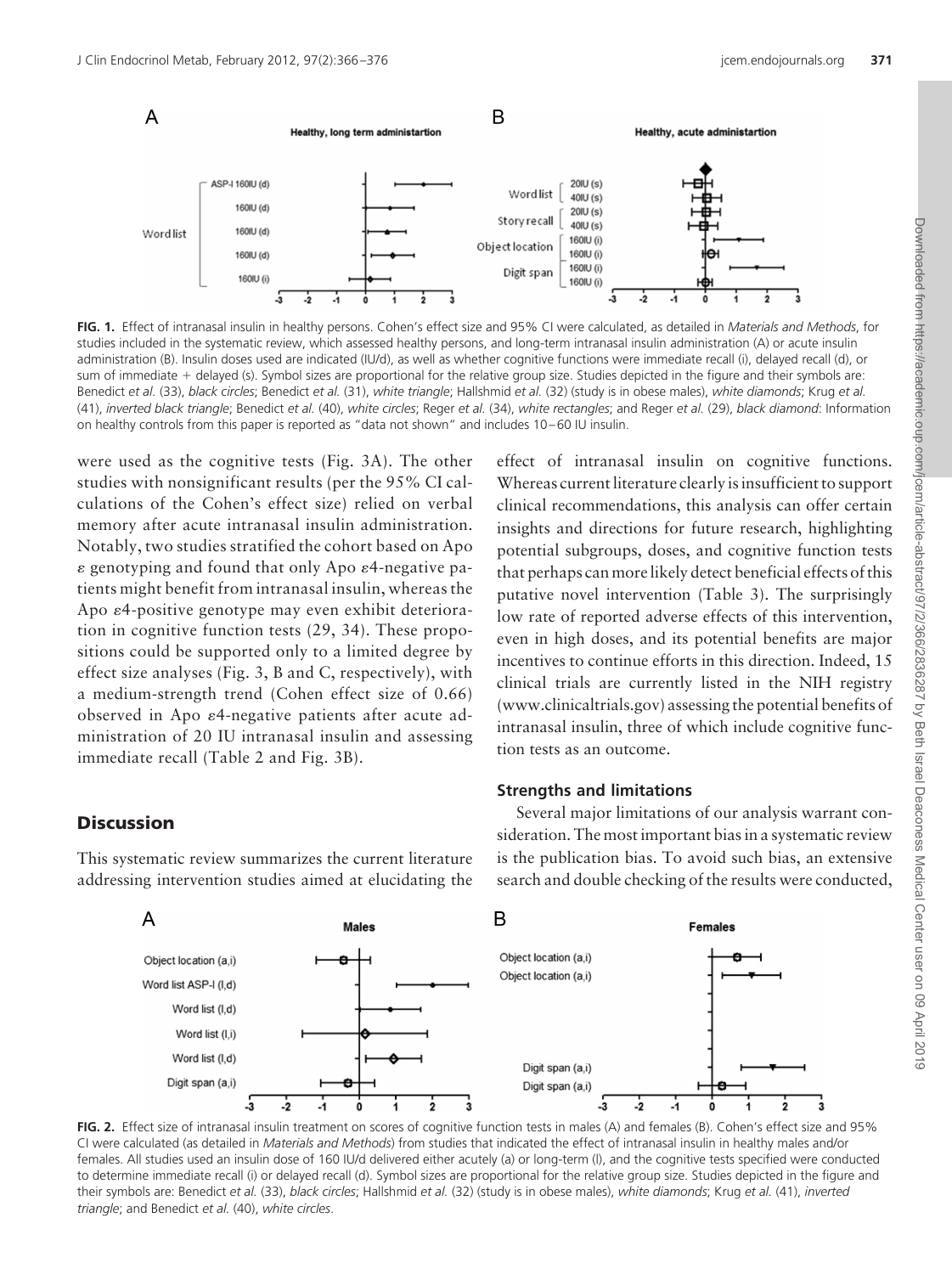

FIG. 3. Effect size of intranasal insulin in cognitive impaired patients. Cohen's effect size and 95% CI were calculated, as detailed in *Materials and Methods*, for studies included in the systematic review, which assessed cognitively impaired persons (persons with minimal cognitive impairment or AD). Patients were either not stratified based on Apo E genotyping (A), or stratified for being Apo  $\varepsilon$ 4 negative or positive (B and C, respectively). Insulin doses used are indicated (IU/d), as well as whether cognitive functions were immediate recall (i), delayed recall (d), or the sum of immediate  $+$  delayed (s). Symbol sizes are proportional for the relative group size. Studies depicted in the figure and their symbols are: Benedict *et al.* (33), *black rectangles*; Reger *et al.* (34), *white rectangles*; and Reger *et al.* (29), *black diamond*.

as well as consultation with experts in this field and approaching the authors of the original publications for clarifications. Being a novel experimental therapy, the use of intranasal insulin has so far been assessed in only a limited number of people (less than 350) and has been conducted by only two research groups, one in Seattle, Washington, and one in Lübeck, Germany. As stated in *Materials and* 

*Methods*, this paucity in existing information prompted us not to overly restrict the inclusion criteria, thereby including in the analysis studies that were not double-blinded and in several cases not randomized. Yet, most studies that were not randomized were of crossover design, thus reducing biases that may have been introduced by the experimental design. Another major limitation was the minimal overlap between the studies that were reviewed—in the characteristics of the participants, in the cognitive tests performed to assess outcomes of intervention, and in the overall results—thus preventing us from meta-analyzing the data. Finally, all studies assessed relatively short-term effects (single dose to 8-wk intervention), precluding our ability to assess whether more chronic interventions may yield clearer outcomes. Despite these limitations, the strengths of this review are in the provision of a timely summary of existing (albeit limited) information by using an integrating measure (the Cohen effect size) to assess an experimental therapeutic approach for treating a highly prevalent and debilitating condition. Moreover, the analysis may guide investigators to consider selection of specific groups, doses, and cognitive function tests when designing future studies, as detailed below.

### **Dose and duration of intranasal insulin**

The doses used in the eight studies varied from 20 to 160 IU/d, with only two (29, 34) of the studies comparing different doses head-to-head. In healthy persons, only a dose of 160 IU intranasal insulin was associated with positive Cohen effect size (Fig. 1), and a single study suggested that an insulin analog may be superior to regular in-

sulin with this dose (33). Of note, this conclusion is not deduced from studies directly comparing different doses and is supported by the integrated comparison of different studies provided herein. In contrast, in cognitively impaired persons there was no clear association between higher intranasal insulin doses and results in cognitive function tests, and the most effective dose seemed to be 20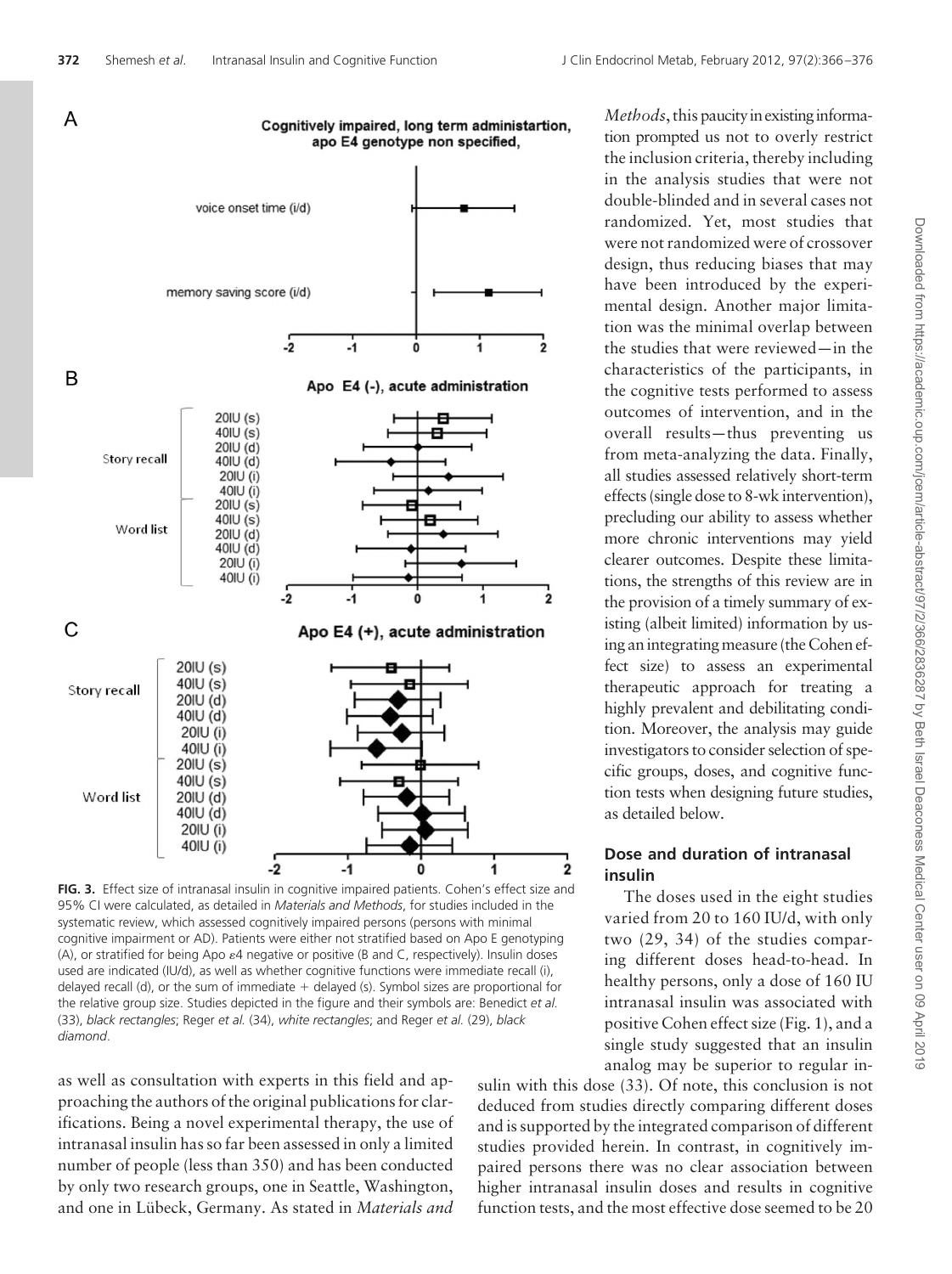### **TABLE 3.** Summary of insights gained from this systematic review

Intranasal insulin is a proposed novel therapy to elicit cognitive improvement.

Different studies show the possible effects of intranasal insulin on cognition.

What this study adds:

Evidences of intranasal insulin effects on cognitive functions are summarized and categorized, utilizing data analysis allowing for comparison of different tests by the various studies.

Different subgroups may exhibit different responses to intranasal insulin:

Intranasal insulin may be effective in healthy people.

- This effect may require high insulin doses (160 IU) and can be observed with both acute and long-term administration.
- Although females have been proposed to gain more benefit than men from intranasal insulin, this is not supported by the composite analysis of four studies.

Cognitive effects of intranasal insulin in patients with AD or MCI vary among studies.

- A positive effect was observed in one study that utilized long-term insulin administration and specific cognitive function tests. Apo  $\epsilon$ 4 genotype could have some effect on the response to intranasal insulin, but further studies are needed to confirm this trend association.
- Cognitive impairment "resistance" to intranasal insulin therapy: it is possible that AD or MCI patients need higher doses and/or long-term intranasal insulin administration in order to achieve cognitive improvement.

Neither of the studies so far used high doses (160 IU) in AD or MCI patients, which were shown to be with minimal side effects in healthy volunteers.

Brain insulin gradient of response: it is possible that different areas in the brain respond differently to intranasal insulin, explaining differences in the results of the various cognitive assessment tools used.

IU insulin. Of note, a dose of 160 IU, which was the only dose potentially beneficial in healthy persons, was not used in any of the studies assessing persons with cognitive impairment or AD (29, 30, 34). Brain insulin resistance has been proposed as a contributing factor to cognitive deterioration in AD and MCI (43). If indeed this is the case, higher rather than lower doses of insulin compared with those effective in noncognitively impaired persons would be predicted to have an impact on cognitive function in MCI/AD. Importantly, reported adverse effects to intranasal insulin, even at 160 IU/d, were minimal, with no severe adverse effects, suggesting high tolerability to this unique route of insulin administration. Interestingly, beneficial effects were noted by some studies irrespective of whether they used a single dose of intranasal insulin (acute), or a more extended treatment period, and positive effects were reported in studies using assessment of immediate or delayed recall.

### **Sex difference**

A single study that compared males and females headto-head (40) suggested that females may exhibit a more readily demonstrable cognitive benefit from acute intranasal insulin because they had more tests with statistically significant positive effect size than males (Fig. 2). Interestingly, a sex difference in response to intranasal insulin has also been noted in studies assessing intranasal insulin on the regulation of food intake in humans (40, 44) and in animal models (45). The underlying mechanism leading to this difference is still not identified, although brain estrogen signaling pathways were proposed to have a role. Consistently, estrogen modulates the structure and function of the hippocampus, which is related to memory functions and behavior (46). However, postmenopausal women responded similarly to a previous report in younger females (41). Furthermore, healthy men are not resistant to the putative positive effects of intranasal insulin on cognitive function, particularly when long-term administration and delayed recall were assessed (32). Overall, a systematic view of existing literature does not support the proposition that females are more likely than males to enjoy the putative beneficial effect of intranasal insulin on cognitive function, although additional head-to-head comparisons may be warranted.

#### **Cognitively impaired** *vs***. healthy population**

As mentioned above, an intranasal insulin dose of 160 IU/d was associated with better performance in cognitive function tests among healthy persons. In persons with MCI or AD, two studies (29, 30) reported cognitive improvements that resulted in a medium to large calculated Cohen effect size. Of note, positive effects were found with different cognitive function tests—the Voice onset time and Memory saving score—whereas Story recall and Word list test showed a trend for positive effect only in a subgroup of patients who are Apo  $\varepsilon$ 4 negative. As will be discussed below, it is possible that different tests have a different sensitivity to detect change and/or that they represent different cognitive functions more sensitive to insulin and/or anatomically more accessible to intranasal insulin. In addition, these two studies varied in insulin administration—a clear positive effect was noted in the study assessing long-term insulin administration only. It is therefore difficult to discern whether the clear beneficial effect of intranasal insulin in cognitively impaired patients could be attributed to the long-term insulin administration regimen and/or to the specific cognitive function test used. Yet, somewhat supporting the for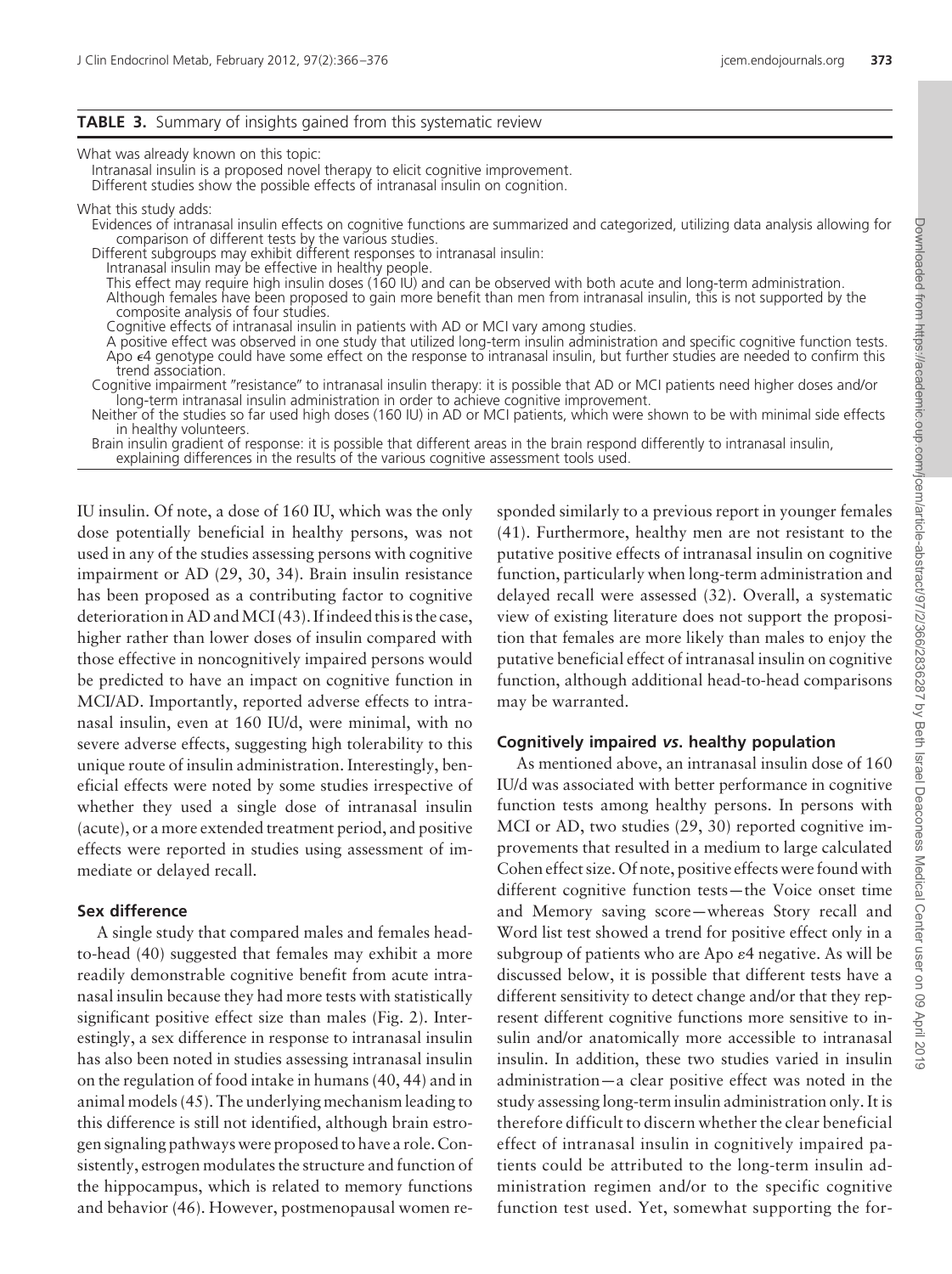mer possibility is a study on long-term administration of intranasal insulin to children with Phelan-McDermid syndrome, who exhibited improved cognitive functions as reported by their parents (47).

# Apo ε4 genotype

It is well-established that inheritance of the Apo  $\varepsilon$ 4 allele is associated with a higher likelihood of developing AD. Two of the studies stratified participants based on being either Apo  $\varepsilon$ 4 (-) or (+) (29, 34). Based on the calculated Cohen effect size, only a moderate strength, nonsignificant Cohen effect size was evident in one study, but only in the Apo  $\varepsilon$ 4-negative patients (29). Moreover, a possible detrimental effect was suggested by one of the studies using the Story recall test only among the Apo  $\varepsilon$ 4(+) subgroup (Fig. 3). Future studies will have to consider whether addressing the Apo  $\varepsilon$ 4 carrier state should be a prerequisite before inclusion in studies aimed at assessing effects of intranasal insulin in cognitively impaired patients.

# **Which cognitive function test should be used?**

In addition to considerations mentioned above, this systematic review includes data suggesting that intranasal insulin improves verbal working memory in humans. The human verbal working memory is based on activation of the frontal cortex  $(48)$ —a brain region that is characterized by relative high density of insulin receptors in rodents (49). In contrast, the object location test assesses a cognitive function thought to be predominantly hippocampusdependent. Mirror tracing was used in one study as a hippocampus-independent function (40), and this test did not show improvement with intranasal insulin administered to healthy volunteers. To the best of our knowledge, the insulin concentrations achieved by intranasal administration and insulin's dispersion in the various brain regions involved in memory functions are unclear. Thus, future studies in this field should consider inclusion of advanced imaging approaches to better determine brain regions affected by intranasal insulin. Such information may guide a better choice of cognitive function tests that assess brain regions more likely to be reached by intranasal insulin.

Continued interest in the possibility of delivering insulin to the CNS is fueled by mechanistic studies suggesting that brain insulin activity might have a protective effect against neurodegenerative processes and cognitive decline as their early manifestation. An impaired CNS insulin input can be tied to the pathogenesis of neurodegeneration in AD, deposition of amyloid plaques and neurofibrillary tangles, which are aggregates of hyperphosphorylated Tau. Insulin initiates a signaling cascade that inactivates glycogen synthase kinase-3, an enzyme that can phosphorylate the microtubule-associated protein Tau in cultured human neurons (50). Tau-Hyperphosphorylation, which can be induced in transgenic mice by overexpression of constitutively active glycogen synthase kinase-3 (51), decreases its affinity for microtubules and is thought to be a crucial event in the pathogenesis of AD and several other neurodegenerative diseases, collectively called "tauopathies." In addition to this putative connection between impaired insulin action and AD, amyloid precursor protein (APP), the primary component of the amyloid plaques, is affected by insulin as well; insulin and IGF-I receptors regulate APP secretion (52), and insulin resistance provoked by diet-induced obesity results in a marked increase in  $\beta$ -amyloid levels and age-dependent memory impairment in Tg2576 mice, an animal model of AD that expresses a mutant APP (53). Finally, by inducing protein kinase B phosphorylation, insulin can promote neuronal survival (54), suggesting that this hormone exerts direct neuroprotective effects. The complexity and still limited understanding of insulin signaling in the brain is highlighted by studies demonstrating that decreased, rather than increased, insulin signaling through insulin receptor substrate 2 in the brain may promote healthier aging and extend life span in mice (55). Following this rationale, it may be questioned whether the potentially effective dose of 160 IU/d used in clinical studies in fact activates insulin signaling in the brain, or conversely, induces a state of insulin resistance of insulin receptor substrate 2-mediated signaling, which manifests as improved cognitive function.

In conclusion, only limited data currently support the potential beneficial effects of intranasal insulin on cognitive functions. Nevertheless, this systematic review can offer several leads for considerations of patient subpopulations and stratification, doses and types of insulin, baseline cognitive state, and assessment tools that should be taken into account when designing future studies aimed at considering the therapeutic potential of this intervention.

**Note Added in Proof.** During production of this article, the following publication became available online: **Craft S, Baker LD, Montine TJ, Minoshima S, Watson GS, Claxton A, Arbuckle M, Callaghan M, Tsai E, Plymate SR, Green PS, Leverenz J, Cross D, Gerton B**12 September 2011 Intranasal insulin therapy for Alzheimer disease and amnestic mild cognitive impairment: a pilot clinical trial. Arch Neurol 10.1001/archneurol.2011.233.

# **Acknowledgments**

We thank Prof. M. Hallschmid (University of Luebeck) for providing relevant information, relevant data, and his personal per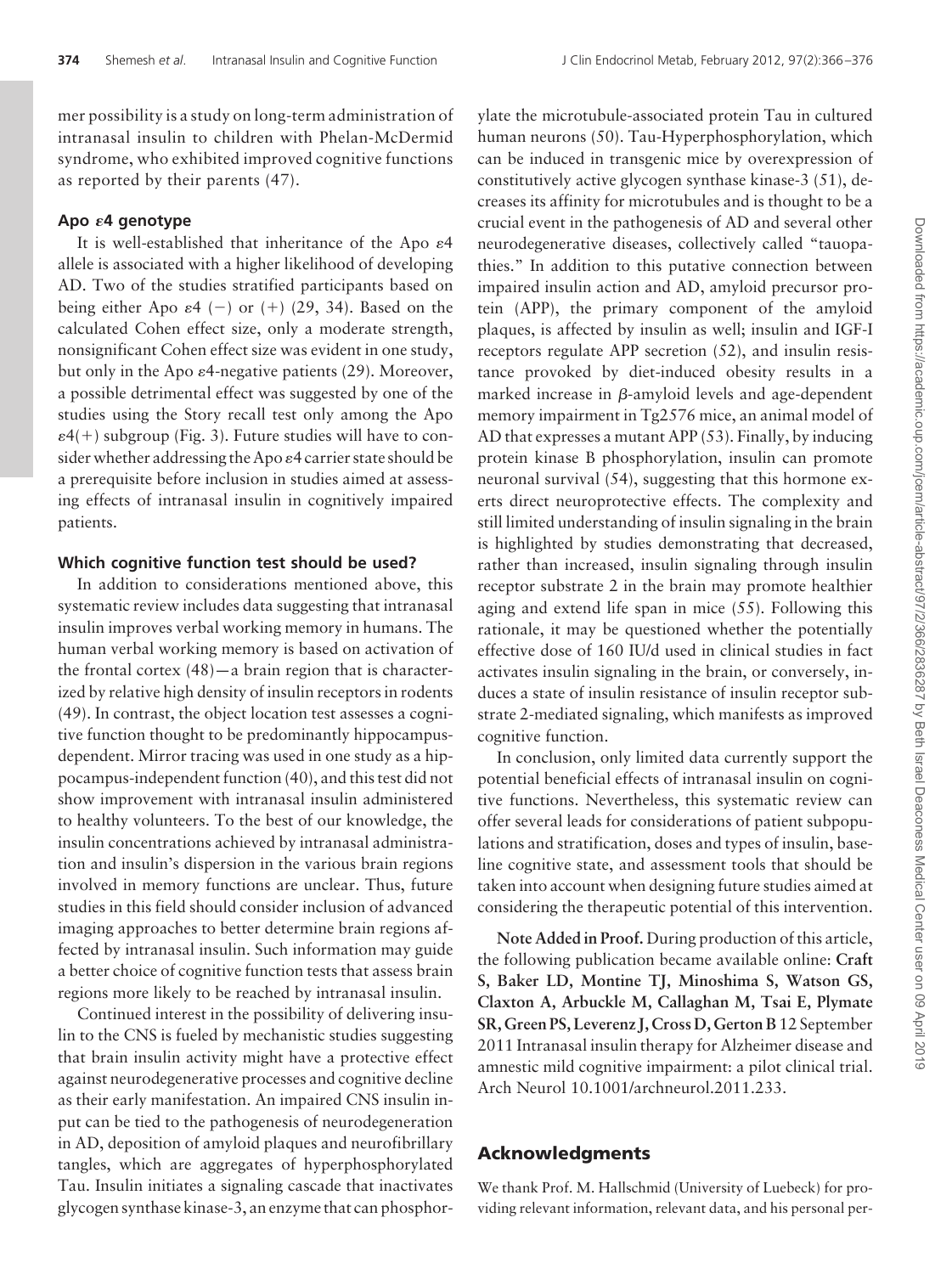spective on the field, and Prof. Suzanne Craft for sending us numerical data of one of her studies included in this review. We are also thankful to Dr. Amir Tirosh (Sheba Tel-Hashomer, Israel, and Harvard School of Public Health) and Dr. Daniel Konrad (University of Zurich) for helpful comments and insights.

Address all correspondence and requests for reprints to: Assaf Rudich, M.D., Ph.D., Department of Clinical Biochemistry, Faculty of Health Sciences, Ben-Gurion University of the Negev, Beer-Sheva, 84103, Israel. E-mail: rudich@bgu.ac.il.

This work was supported by the Faculty of Health Sciences at Ben-Gurion University of the Negev, Beer-Sheva, Israel and by the Leslie and Susan Gonda (Goldschmid) Center for Diabetes Research and Education.

Disclosure Summary: The authors have nothing to disclose.

# **References**

- 1. **Gauthier S, Reisberg B, Zaudig M, Petersen RC, Ritchie K, Broich K, Belleville S, Brodaty H, Bennett D, Chertkow H, Cummings JL, de Leon M, Feldman H, Ganguli M, Hampel H, Scheltens P, Tierney MC, Whitehouse P, Winblad B** 2006 Mild cognitive impairment. Lancet 367:1262–1270
- 2. **Petersen RC** 2004 Mild cognitive impairment as a diagnostic entity. J Intern Med 256:183–194
- 3. **Petersen RC,Morris JC** 2005Mild cognitive impairment as a clinical entity and treatment target. Arch Neurol 62:1160 –1163; discussion 1167
- 4. **Petersen RC, Roberts RO, Knopman DS, Boeve BF, Geda YE, Ivnik RJ, Smith GE, Jack Jr CR 2009 Mild cognitive impairment: ten years** later. Arch Neurol 66:1447–1455
- 5. **Ferri CP, Prince M, Brayne C, Brodaty H, Fratiglioni L, Ganguli M, Hall K, Hasegawa K, Hendrie H, Huang Y, Jorm A, Mathers C, Menezes PR, Rimmer E, Scazufca M** 2005 Global prevalence of dementia: a Delphi consensus study. Lancet 366:2112–2117
- 6. **Awad N, Gagnon M, Messier C** 2004 The relationship between impaired glucose tolerance, type 2 diabetes, and cognitive function. J Clin Exp Neuropsychol 26:1044 –1080
- 7. **Ott A, Stolk RP, Hofman A, van Harskamp F, Grobbee DE, Breteler MM** 1996 Association of diabetes mellitus and dementia: the Rotterdam Study. Diabetologia 39:1392–1397
- 8. **Stewart R, Liolitsa D** 1999 Type 2 diabetes mellitus, cognitive impairment and dementia. Diabet Med 16:93–112
- 9. **Strachan MW, Deary IJ, Ewing FM, Frier BM** 1997 Is type II diabetes associated with an increased risk of cognitive dysfunction? A critical review of published studies. Diabetes Care 20:438 – 445
- 10. **Leibson CL, Rocca WA, Hanson VA, Cha R, Kokmen E, O'Brien PC, Palumbo PJ** 1997 Risk of dementia among persons with diabetes mellitus: a population-based cohort study. Am J Epidemiol 145: 301–308
- 11. **Biessels GJ, Staekenborg S, Brunner E, Brayne C, Scheltens P** 2006 Risk of dementia in diabetes mellitus: a systematic review. Lancet Neurol 5:64 –74
- 12. **Yoshitake T, Kiyohara Y, Kato I, Ohmura T, Iwamoto H, Nakayama K, Ohmori S, Nomiyama K, Kawano H, Ueda K, Sueishi K, Tsuneyoshi M, Fujishima M** 1995 Incidence and risk factors of vascular dementia and Alzheimer's disease in a defined elderly Japanese population: the Hisayama study. Neurology 45:1161–1168
- 13. **Cukierman T, Gerstein HC, Williamson JD** 2005 Cognitive decline and dementia in diabetes—systematic overview of prospective observational studies. Diabetologia 48:2460 –2469
- 14. **Lichtenwalner RJ, ForbesME, Bennett SA, Lynch CD, SonntagWE, Riddle DR** 2001 Intracerebroventricular infusion of insulin-like

growth factor-I ameliorates the age-related decline in hippocampal neurogenesis. Neuroscience 107:603-613

- 15. **Schwartz MW, Figlewicz DP, Baskin DG, Woods SC, Porte Jr D** 1992 Insulin in the brain: a hormonal regulator of energy balance. Endocr Rev 13:387– 414
- 16. **Craft S, Peskind E, Schwartz MW, Schellenberg GD, Raskind M, Porte Jr D** 1998 Cerebrospinal fluid and plasma insulin levels in Alzheimer's disease: relationship to severity of dementia and apolipoprotein E genotype. Neurology 50:164 –168
- 17. **Fujisawa Y, Sasaki K, Akiyama K** 1991 Increased insulin levels after OGTT load in peripheral blood and cerebrospinal fluid of patients with dementia of Alzheimer type. Biol Psychiatry 30:1219 –1228
- 18. Frölich L, Blum-Degen D, Bernstein HG, Engelsberger S, Humrich **J, Laufer S, Muschner D, Thalheimer A, Türk A, Hoyer S, Zöchling R, Boissl KW, Jellinger K, Riederer P** 1998 Brain insulin and insulin receptors in aging and sporadic Alzheimer's disease. J Neural Transm 105:423– 438
- 19. Frölich L, Blum-Degen D, Riederer P, Hoyer S 1999 A disturbance in the neuronal insulin receptor signal transduction in sporadic Alzheimer's disease. Ann NY Acad Sci 893:290 –293
- 20. **Born J, Lange T, Kern W, McGregor GP, Bickel U, Fehm HL** 2002 Sniffing neuropeptides: a transnasal approach to the human brain. Nat Neurosci 5:514 –516
- 21. **Hanson LR, Frey 2nd WH** 2008 Intranasal delivery bypasses the blood-brain barrier to target therapeutic agents to the central nervous system and treat neurodegenerative disease. BMC Neurosci 9(Suppl 3):S5
- 22. **KernW, Born J, Schreiber H, Fehm HL**1999 Central nervous system effects of intranasally administered insulin during euglycemia in men. Diabetes 48:557–563
- 23. **Thorne RG, Emory CR, Ala TA, Frey 2nd WH** 1995 Quantitative analysis of the olfactory pathway for drug delivery to the brain. Brain Res 692:278 –282.
- 24. **Chen XQ, Fawcett JR, Rahman YE, Ala TA, Frey II WH** 1998 Delivery of nerve growth factor to the brain via the olfactory pathway. J Alzheimers Dis 1:35– 44
- 25. **Thorne RG, Pronk GJ, Padmanabhan V, Frey 2nd WH** 2004 Delivery of insulin-like growth factor-I to the rat brain and spinal cord along olfactory and trigeminal pathways following intranasal administration. Neuroscience 127:481-496
- 26. **Ross TM, Martinez PM, Renner JC, Thorne RG, Hanson LR, Frey 2nd WH** 2004 Intranasal administration of interferon beta bypasses the blood-brain barrier to target the central nervous system and cervical lymph nodes: a non-invasive treatment strategy for multiple sclerosis. J Neuroimmunol 151:66-77
- 27. **Streiner DL, Norman GR** 2004 Health measurement scales—a practical guide to their development and use. New York: Oxford University Press
- 28. **Shinichi Nakagawa, Innes C. Cuthill** 2007 Effect size, confidence interval and statistical significance: a practical guide for biologists. Biol Rev 82:591-605
- 29. **Reger MA, Watson GS, Green PS, Baker LD, Cholerton B, Fishel MA, Plymate SR, Cherrier MM, Schellenberg GD, Frey 2nd WH, Craft S** 2008 Intranasal insulin administration dose-dependently modulates verbal memory and plasma amyloid- $\beta$  in memory-impaired older adults. J Alzheimers Dis 13:323–331
- 30. **Reger MA, Watson GS, Green PS, Wilkinson CW, Baker LD, Cholerton B, Fishel MA, Plymate SR, Breitner JC, DeGroodt W, Mehta P, Craft S** 2008 Intranasal insulin improves cognition and modulates  $\beta$ -amyloid in early AD. Neurology 70:440-448
- 31. **Benedict C, Hallschmid M, Hatke A, Schultes B, Fehm HL, Born J, Kern W** 2004 Intranasal insulin improves memory in humans. Psychoneuroendocrinology 29:1326 –1334
- 32. **Hallschmid M, Benedict C, Schultes B, Born J, Kern W** 2008 Obese men respond to cognitive but not to catabolic brain insulin signaling. Int J Obes (Lond) 32:275–282
- 33. **Benedict C, Hallschmid M, Schmitz K, Schultes B, Ratter F, Fehm HL, Born J, Kern W** 2007 Intranasal insulin improves memory in